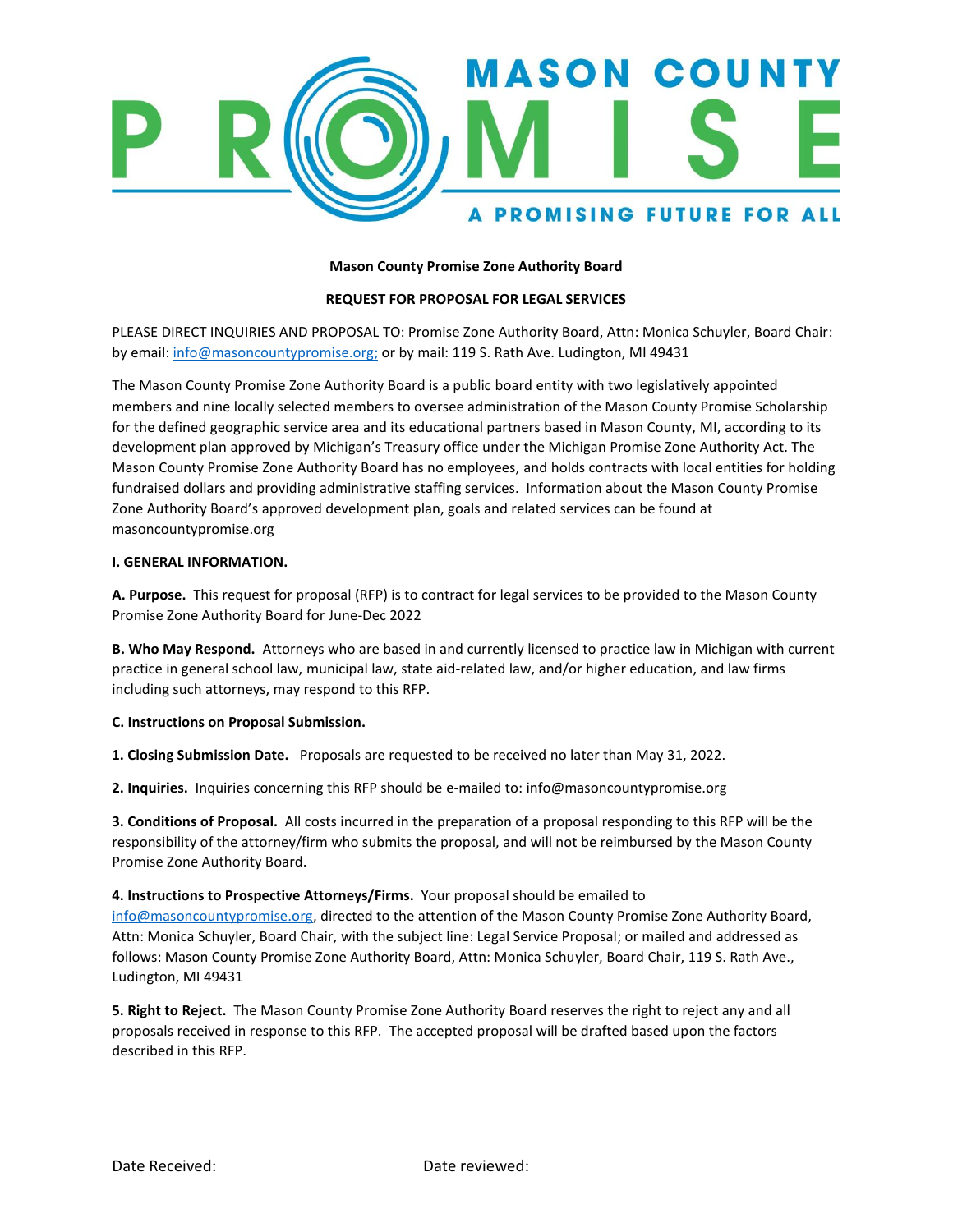

**6. Notification**. Upon conclusion of final negotiations with the successful attorney/firm, all other attorneys/firms not selected will be informed by email thereafter. The Chair, Director, Executive Committee and/or full Mason County Promise Zone Authority Board may request a meeting prior to final selection.

**II. SCOPE OF SERVICES.** The Offeror shall be readily available to perform legal services, as requested by the Mason County Promise Zone Authority Board related to the following: Michigan's Promise Zone Authority Act (preferred), and/or at least one of the following: general school law, municipal law, state aid-related law, and/or higher education law.

**A. Legal Services Desired:** 1. Advise on administration and use of State Education Tax funding related to educational improvement activities. 2. Other legal services as needed. Please note: The attorney or firm must be prepared to submit detailed billing statements for all services.

**III. PROPOSAL CONTENTS.** Interested Attorneys/Firms, in its proposal, shall include the following;

**A. Legal Experience.** The Offeror should describe its legal experience. The Board is especially interested in experience that includes the following categories advising Promise Zone Authority Boards or educational or municipal partners who administer SET funds related to Promise Scholarships, though experience advising clients conducting similar programs using private and state funds is also welcomed.

**B. Organization, Size, Structure, and Areas of Practice.** If the Offeror should describe its organization, size, structure, areas of practice, and office location nearest to Mason County, Michigan.

**C. Attorney Qualifications.** The Offeror should have experience in one or more the following areas: Promise Zone Authority Act (preferred), public school law, higher education law, municipal law, State Education Tax laws; The Offeror should describe the qualifications of any attorney(s) to be assigned to the representation. Descriptions can include links to website information that describe the professional and education background of the firm/attorney.

**D. Price.** The Offeror's proposed price should include a fee schedule. It is expected that the agreed-upon proposal shall assist the Mason County Promise Zone in determining parameters for State Education Tax capture funds for Educational Activities beyond the approved scholarship can be used. If available, proposals should provide a fee schedule for common services from the legal service provider.

# **IV. PROPOSAL EVALUATION**

**A. Submission of Proposals:** Proposals should be submitted in PDF form by email to the Mason County Promise Zone Authority Board at [info@masoncountypromise.org](mailto:info@masoncountypromise.org) or received by mail to the Mason County Promise Authority Board, Attn: Monica Schuyler, 119 S. Rath Ave. Ludington, MI 49431 no later than May 31, 2022 at 5PM,

**B. Evaluation Procedure and Criteria.** The Mason County Promise Zone Authority Board and/or its committees will review proposals and make recommendations to the full Board for final approval.

*A proposal template (optional to use) can be found on the third page of this RFP.*